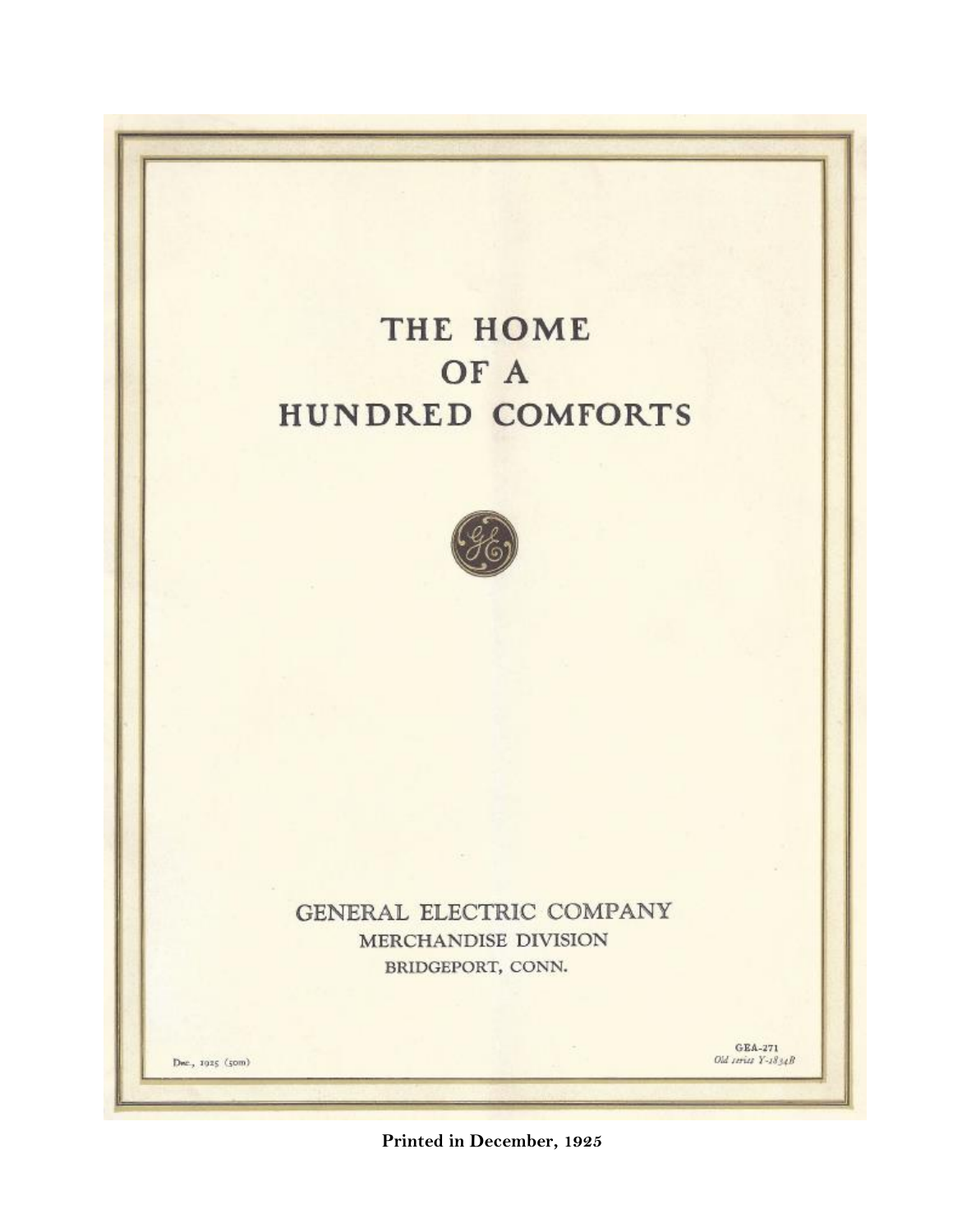

## **THE HOME OF A HUNDRED COMFORTS**

#### **The Measure of Home Comfort**

You measure the comfort of your home by its convenience. In these days convenience is, in large part, a matter of electrical service (*low voltage service*), and the effectiveness of this service depends on the completeness of the wiring system. Complete wiring is neither complicated nor expensive. If you are preparing to build a new home, you plan your plumbing systems as a unit and you make sure that it will be complete. At the same time and for the same reason, you will appreciate the economy of building a complete electrical (*low voltage*) system into the structure as it is erected. On the other hand, if your present dwelling is not wired, or if it is inadequately wired, you will find the electrical (*low voltage*) contractor's resources quite equal to supplying the deficiency and installing electrical *(low voltage*) convenience in the old home.

A complete wiring system provides for all the electric lights (*and all of the networked systems*), for their proper control, and for the appliances that you or a future occupant of your house may some day want to use. The value to a future owner is really its value to you – that is, he (*or she*) will be more likely to buy and to pay your price for a house that meets his (*or her*) electrical *(low voltage*)

requirements. When you install a complete wiring system, you put into your house value far in excess of the small sum

which it costs – value that will be returned to you in full if you should ever sell, and that will bring its own annual interest if you rent the house.

The complete wiring system is a direct and inexpensive avenue to the important objects of domestic economy. The un-electrified house *(or one without low voltage structured wiring)* is like a factory that uses only hand processes. The completely wired home opens its doors to the whole range of home machinery. Here the vacuum cleaner takes over the hard labor of sweeping and furniture cleaning – without dust, without wear, and above all, hygienically*.* 

*(Here the whole house lighting control system takes over the hard labor of turning off all the home's light switches at night when you go to bed, or turning on or off the lights when you are away from* 

**The Utility of a Complete Wiring System**

*home, and above all, saving energy in the process.)* Here the electric washing machine and electric ironer lift the work and weariness of the laundry from the housewife's (*or house husband's*)

### **The Value of a Complete Wiring System**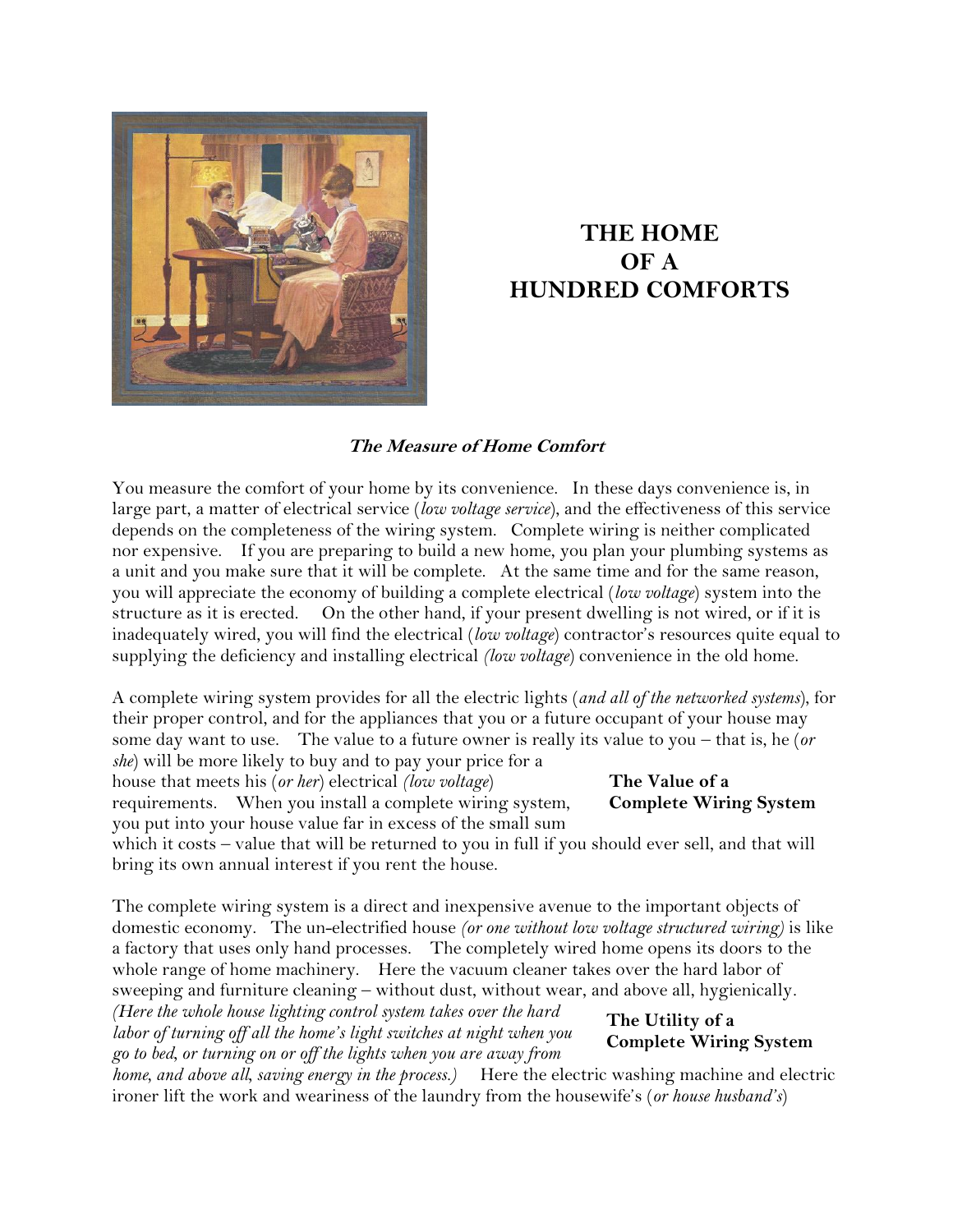shoulders. *(Here the whole house music system and the whole house TV recorder provide entertainment for every member of the family in every room inside or outside the home.)* Here a tiny motor performs all the hard tasks of the kitchen. *(Here the internet cloud provides entertainment content from around the world at all times of the day or night.)*

Nor is the housewife *(or house husband)* the only member of the family who finds in electricity a conserver of strength and an aid to efficient work. Many a man (*or woman*) of mechanical bent takes keen pleasure in little home tasks of repair and construction. Complete wiring, especially in the attic and cellar and in the garage, allows him (*or her*) to use an electric soldering iron or electric glue pot (*a smart phone or tablet*) without recourse to other sources of heat than the current from the nearest outlet or socket (*without recourse to other means of gathering information other than using the signals coming from a nearby wireless access point*). This convenient energy (*information*) also serves him *(her*) in the quick accurate use of tools (*information*) that can be operated by the same small motor *(internet cloud*) which is so great a help in the kitchen.

If this house is going to be your home, you can realize perfect satisfaction only if you are able to make convenient use of electrical appliances (*low voltage products*) – only as you can

#### **The Comfort of a Complete Wiring System**

change the arrangement of the lamps (*the music*) as often as your desire – only as you make electricity *(low voltage*) a servant who follows or precedes you from room to room, ready at every point to light your way (*entertain your senses*) and lighten your labor.

Complete wiring is the road to a hundred comforts. Electrical heating devices – percolators, urns, toasters, grills, and the like (*computer devices – laptops, tablets, phones, and the like*) are available on the porch or in the sun parlor in summer, in the dining room and the living room at all times, and, when occasion requires, in the bed rooms and sick room. Electric fans supply cooling breezes and keep the air fresh in any part of the house (*network connected ceiling fans adjust to the room's temperature and occupancy needs*), electric heaters make cozy the cold corners in fall and winter (*network connected thermostats assure a level of home comfort tailored to the homeowner's learned preferences*); while electric curling irons, heating pads, and flatirons (*smart phones, tablets, and internet connected wearables*) can be moved about and used at any convenient point.

There is, too, an undeniable prestige complete wiring. The hostess (*or host*) whose home is made distinctive by the refinement of soft lights rightly placed (*soft music rightly turned on*) and controlled by the touch of a switch (*and controlled by the touch of a smart phone*) – who can offer her (*or his*) guests dainty dished prepared in beautiful electrical heating devices – is one whom acquaintances love to visit and whose taste they admire even while they may entertain little good-natured envy as they appreciate the distinction of her (*his*) surroundings.

All this enjoyment is made available by the installation of a complete wiring system.